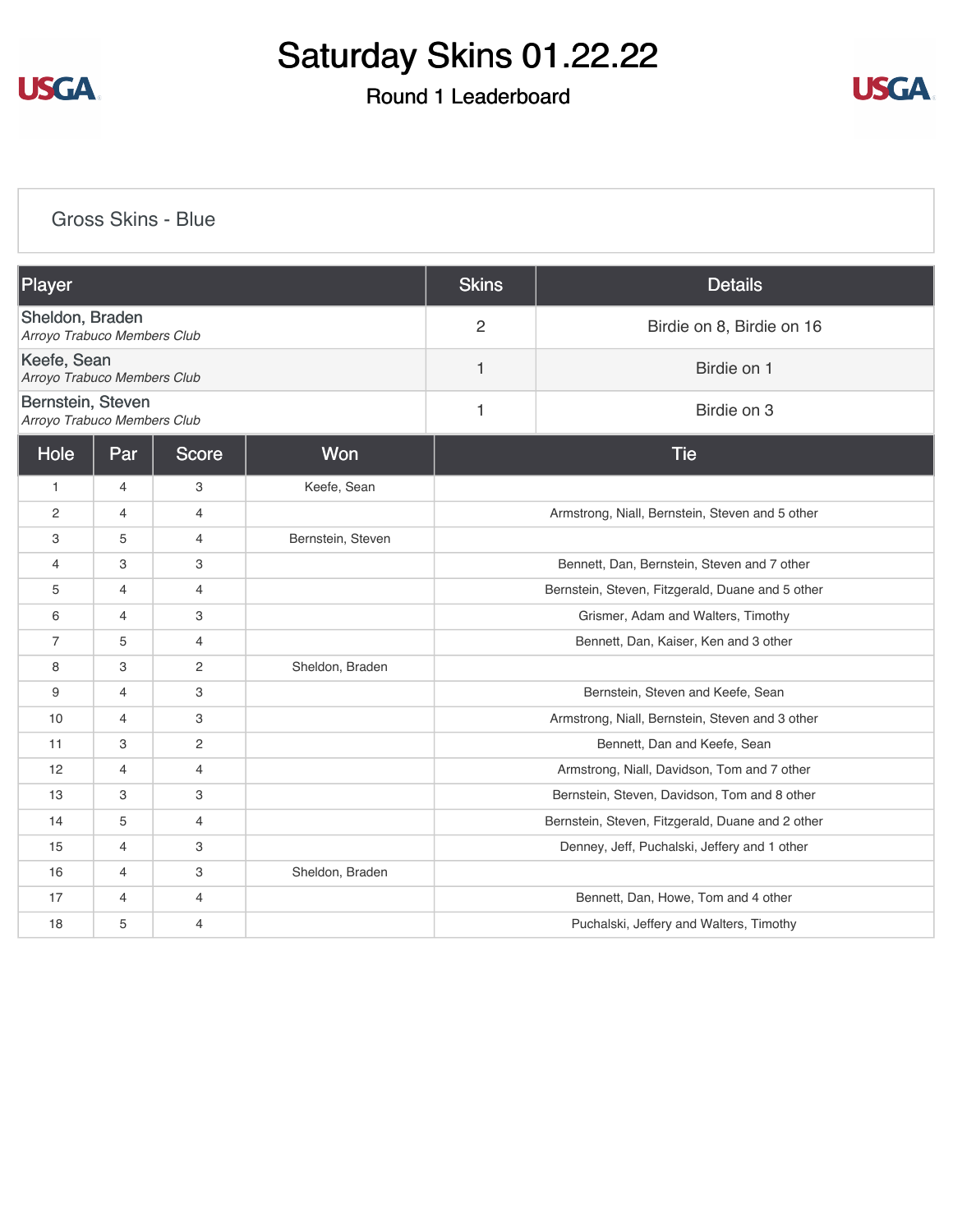

## Round 1 Leaderboard



[Net Skins - Blue](https://cdn2.golfgenius.com/v2tournaments/8146906815129477183?called_from=&round_index=1)

| Player                                            |                |                |                    |   | <b>Skins</b> | <b>Details</b>                                   |
|---------------------------------------------------|----------------|----------------|--------------------|---|--------------|--------------------------------------------------|
| Puchalski, Jeffery<br>Arroyo Trabuco Members Club |                |                |                    | 1 | Eagle on 15  |                                                  |
| Sheldon, Braden<br>Arroyo Trabuco Members Club    |                |                |                    |   | 1            | Birdie on 16                                     |
| Hole                                              | Par            | <b>Score</b>   | Won                |   |              | <b>Tie</b>                                       |
| $\mathbf{1}$                                      | $\overline{4}$ | 3              |                    |   |              | Keefe, Sean and McLane, Jerry                    |
| $\mathbf{2}$                                      | $\overline{4}$ | 3              |                    |   |              | Armstrong, Niall, Bernstein, Steven and 4 other  |
| 3                                                 | 5              | $\overline{4}$ |                    |   |              | Bennett, Dan, Bernstein, Steven and 4 other      |
| 4                                                 | 3              | 2              |                    |   |              | Bennett, Dan, Bernstein, Steven and 6 other      |
| 5                                                 | $\overline{4}$ | 3              |                    |   |              | Bernstein, Steven, Fitzgerald, Duane and 4 other |
| 6                                                 | $\overline{4}$ | 3              |                    |   |              | Grismer, Adam and Walters, Timothy               |
| $\overline{7}$                                    | 5              | $\overline{4}$ |                    |   |              | Bennett, Dan, Kaiser, Ken and 3 other            |
| 8                                                 | 3              | 2              |                    |   |              | Davis, Craig, Goldstein, Alex and 1 other        |
| 9                                                 | $\overline{4}$ | 3              |                    |   |              | Bernstein, Steven, Grismer, Adam and 5 other     |
| 10                                                | $\overline{4}$ | 3              |                    |   |              | Armstrong, Niall, Bernstein, Steven and 3 other  |
| 11                                                | 3              | 2              |                    |   |              | Bennett, Dan and Keefe, Sean                     |
| 12                                                | $\overline{4}$ | 3              |                    |   |              | Armstrong, Niall, Davidson, Tom and 7 other      |
| 13                                                | 3              | 2              |                    |   |              | Goldstein, Alex, Howe, Tom and 4 other           |
| 14                                                | 5              | $\overline{4}$ |                    |   |              | Bernstein, Steven, Davis, Craig and 4 other      |
| 15                                                | $\overline{4}$ | 2              | Puchalski, Jeffery |   |              |                                                  |
| 16                                                | $\overline{4}$ | 3              | Sheldon, Braden    |   |              |                                                  |
| 17                                                | $\overline{4}$ | 3              |                    |   |              | Bennett, Dan, Howe, Tom and 4 other              |
| 18                                                | 5              | 3              |                    |   |              | Puchalski, Jeffery and Walters, Timothy          |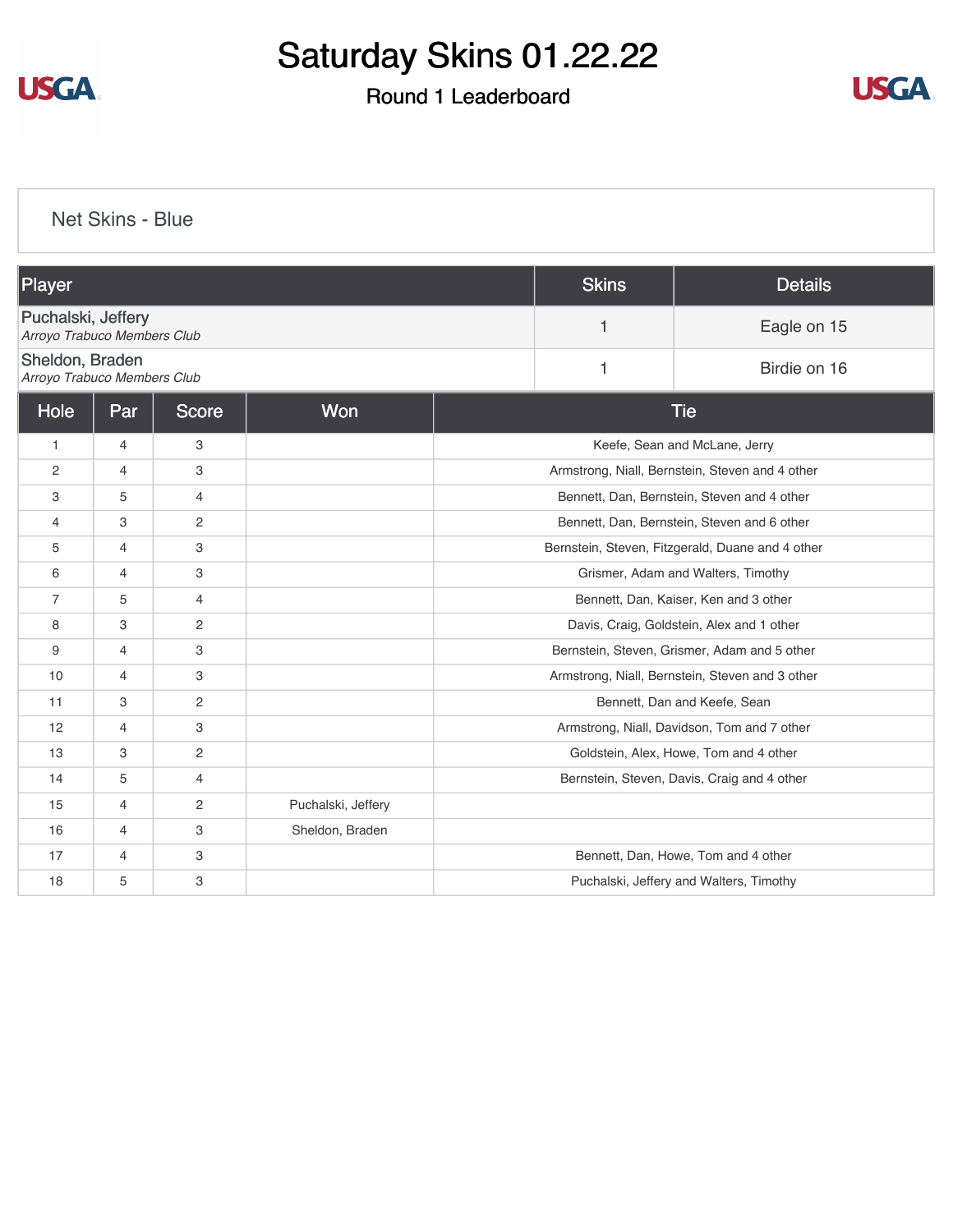

## Round 1 Leaderboard



#### [Gross White/Red - White/Red](https://cdn2.golfgenius.com/v2tournaments/8146908436680958016?called_from=&round_index=1)

| Player                                        | <b>Skins</b>   | <b>Details</b>            |
|-----------------------------------------------|----------------|---------------------------|
| Pedzinski, Ron<br>Arroyo Trabuco Members Club | 2              | Par on 2, Birdie on 11    |
| Krufka, Michael<br>Tijeras Creek Golf Club    | $\overline{2}$ | Birdie on 4, Birdie on 10 |
| Szal, Joe<br>Arroyo Trabuco Members Club      |                | Eagle on 3                |
| Deal, Joseph<br>Arroyo Trabuco Members Club   |                | Birdie on 6               |
| Casey, Roger<br>Arroyo Trabuco Members Club   |                | Eagle on 12               |
| Ford, Richard<br>Arroyo Trabuco Members Club  |                | Birdie on 13              |

| Hole           | Par            | <b>Score</b>          | Won             | <b>Tie</b>                                  |
|----------------|----------------|-----------------------|-----------------|---------------------------------------------|
| $\mathbf{1}$   | $\overline{4}$ | 3                     |                 | Krufka, Michael, Larsen, Wesley and 1 other |
| 2              | 4              | 4                     | Pedzinski, Ron  |                                             |
| 3              | 5              | 3                     | Szal, Joe       |                                             |
| 4              | 3              | 2                     | Krufka, Michael |                                             |
| 5              | 4              | 4                     |                 | Casey, Roger, Conklin, Hugh and 2 other     |
| 6              | $\overline{4}$ | 3                     | Deal, Joseph    |                                             |
| $\overline{7}$ | 5              | 4                     |                 | Deal, Joseph and Ladwig, Jeff               |
| 8              | 3              | $\mathbf{2}^{\prime}$ |                 | Chin, Darrel and Ung, Ron                   |
| 9              | 4              | 4                     |                 | Corbin, Ron, Hurst, James and 5 other       |
| 10             | 4              | 3                     | Krufka, Michael |                                             |
| 11             | 3              | $\mathbf{2}^{\prime}$ | Pedzinski, Ron  |                                             |
| 12             | $\overline{4}$ | $\overline{2}$        | Casey, Roger    |                                             |
| 13             | 3              | $\overline{2}$        | Ford, Richard   |                                             |
| 14             | 5              | 4                     |                 | Conklin, Hugh, Deal, Joseph and 3 other     |
| 15             | 4              | 4                     |                 | Bayang, Vivian, Berube, Robert and 8 other  |
| 16             | $\overline{4}$ | 4                     |                 | Casey, Roger, Deal, Tim and 2 other         |
| 17             | $\overline{4}$ | $\overline{4}$        |                 | Casey, Roger, Hurst, James and 1 other      |
| 18             | 5              | 4                     |                 | Casey, Roger and Ladwig, Jeff               |